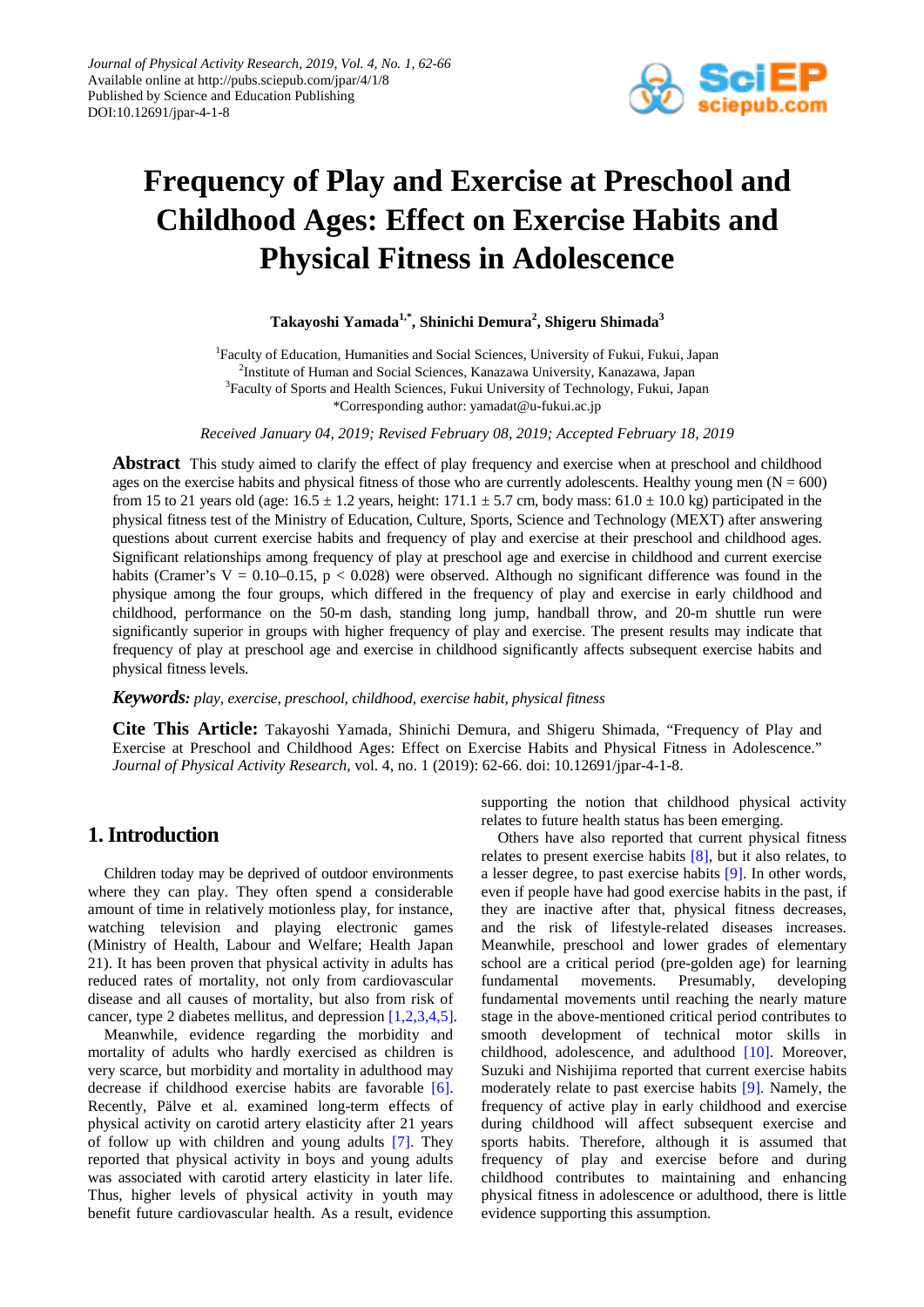This study aimed to clarify the effect of frequency of active play in early childhood and exercise during childhood on exercise habits and physical fitness in adolescence.

# **2. Methods**

#### **2.1. Subjects**

Subjects were 600 healthy adolescent male students, aged 15–21 (16.5  $\pm$  1.2) years, belonging to the National College of Technology. Height and weight were  $171.1 \pm$ 5.7 cm and  $61.0 \pm 10.0$  kg, respectively, and their physical characteristics were comparable with Japanese standard values. Each subject provided informed consent following the full explanation of the experiment to them, and the experimental protocol was approved by the Ethics Committee on Human Experimentation, Faculty of Education, Kanazawa University (authorization number: 19-4).

#### **2.2. Measurement items**

Each subject's physical fitness was evaluated based on the eight items (grip strength, sit ups, trunk flexion, repeated sideways jump, 20-m shuttle run, 50-m dash, standing long jump, and handball throw) of a fitness test developed by the MEXT in Japan. Each physical fitness item was measured on the MEXT (Department of Sports and Youth of the MEXT [\[11\]\)](#page-4-6) implementation guideline. Current exercise habits were evaluated by the following items: sports club membership (belonging or not belonging), exercise frequency (almost every day (more than 3 days/week), sometimes (1–2 days/week), occasionally (1–2 days/month), or never), and exercise amount per day (less than 30 min, 30–60 min, 60–120 min, or over 120 min).

Subjects' frequency of play at preschool age was evaluated by how frequently they had performed active, vigorous physical activities outdoors before entering elementary school (never, occasionally, or frequently). Frequency of exercise in childhood was evaluated by whether the boys frequently performed some exercise and played sports (never, 1–2 days/month, 1–2 days/week, 3–4 days/week, or more than 5 days/week). In addition, physical fitness tests and surveys were conducted. Health and physical education faculty with expert knowledge and experience conducted physical fitness tests during regular classes once a week.

## **2.3. Grouping Based on Frequency of Play at Preschool Age and Exercise in Childhood**

Subjects who responded "never" or "occasionally" to the question, "Did you play actively and vigorously during outdoor physical activity before entering elementary school?" formed a lower play-frequency group (L); those who answered "frequently" formed a higher play-frequency group (H). Subjects who responded "never" or "1–2 days/month" to "Did you play sports and exercise during higher elementary school grades?" formed a lower exercise-frequency group (L); those who answered "1–2 days/week," "3–4 days/week," or "more than 5 days/week" formed a higher exercise-frequency

group (H). Based on this information, the following four groups were formed: an LL group with low frequency of play at both preschool age and exercise in childhood:  $(n = 65, age = 16.5 \pm 1.2 \text{ years}, height = 169.7 \pm 5.7 \text{ cm},$ body mass =  $59.0 \pm 9.3$  kg); an LH group with lower frequency of play at preschool age, but higher frequency of exercise in childhood: ( $n = 135$ , age = 16.3  $\pm$  1.2 years, height =  $171.6 \pm 5.9$  cm, body mass =  $61.3 \pm 9.3$  kg); an HL group with higher frequency of play at preschool age, but lower frequency of exercise in childhood:  $(n = 81, age$  $= 16.8 \pm 1.1$  years, height  $= 171.1 \pm 5.5$  cm, body mass  $=$  $61.8 \pm 9.8$  kg); and an HH group with high frequency of play at both preschool age and exercise in childhood:  $(n =$ 319, age =  $16.4 \pm 1.2$  years, height =  $171.2 \pm 5.6$  cm, body mass =  $61.1 \pm 10.5$  kg).

#### **2.4. Statistical Analysis**

Cramer's V was calculated to examine relationships of frequency of play at preschool age and exercise in childhood, with factors such as belonging to a sports club, exercise frequency, and exercise amount per day. Mean differences in age, physique, and physical fitness test scores among these four groups were examined using oneway analysis of variance. Tukey's honest significant difference was conducted for post hoc analysis. Statistical significance was at a probability level of  $< 0.05$ .

#### **3. Results**

[Table 1](#page-1-0) [–Table 3](#page-2-0) show associations of frequency of play at preschool age and exercise in childhood with the following factors: currently belonging or not belonging to a sports club, exercise frequency, and exercise amount per day. All associations were significant (Cramer's  $V = 0.10 - 0.15$ ,  $p < 0.028$ ). [Table 4](#page-2-1) shows results of independent one-way analysis of variance and multiple comparisons for age and physique among the four groups of HH, LH, HL, and LL (see "Methods") based on frequency of play at preschool age and exercise in childhood. No significant differences were found among groups for any item. [Table 5](#page-2-2) shows results of independent one-way analysis of variance and multiple comparisons for physical fitness tests among groups based on frequency of play at preschool age and exercise in childhood. Significant differences were found in the 20-m shuttle run, 50-m dash, standing long jump, handball throw, repeated sideways jump, and physical fitness score. These performances in the HH group (high frequency of play and exercise) were superior to those in the LL group (low frequency of play and exercise).

**Table 1. The association of frequency of play in preschool children age and exercise in childhood with or without belonging to sports clubs**

<span id="page-1-0"></span>

|       | With or without belonging to sports clubs |               |       |      |       |  |  |  |  |
|-------|-------------------------------------------|---------------|-------|------|-------|--|--|--|--|
|       | Belonging                                 | Not Belonging | Total | V    | p     |  |  |  |  |
| LL    | 33                                        | 32            | 65    |      |       |  |  |  |  |
| LH    | 48                                        | 87            | 135   |      |       |  |  |  |  |
| HL    | 47                                        | 34            | 81    | 0.15 | 0.003 |  |  |  |  |
| HH    | 125                                       | 194           | 319   |      |       |  |  |  |  |
| Total | 253                                       | 347           | 600   |      |       |  |  |  |  |
|       |                                           |               |       |      |       |  |  |  |  |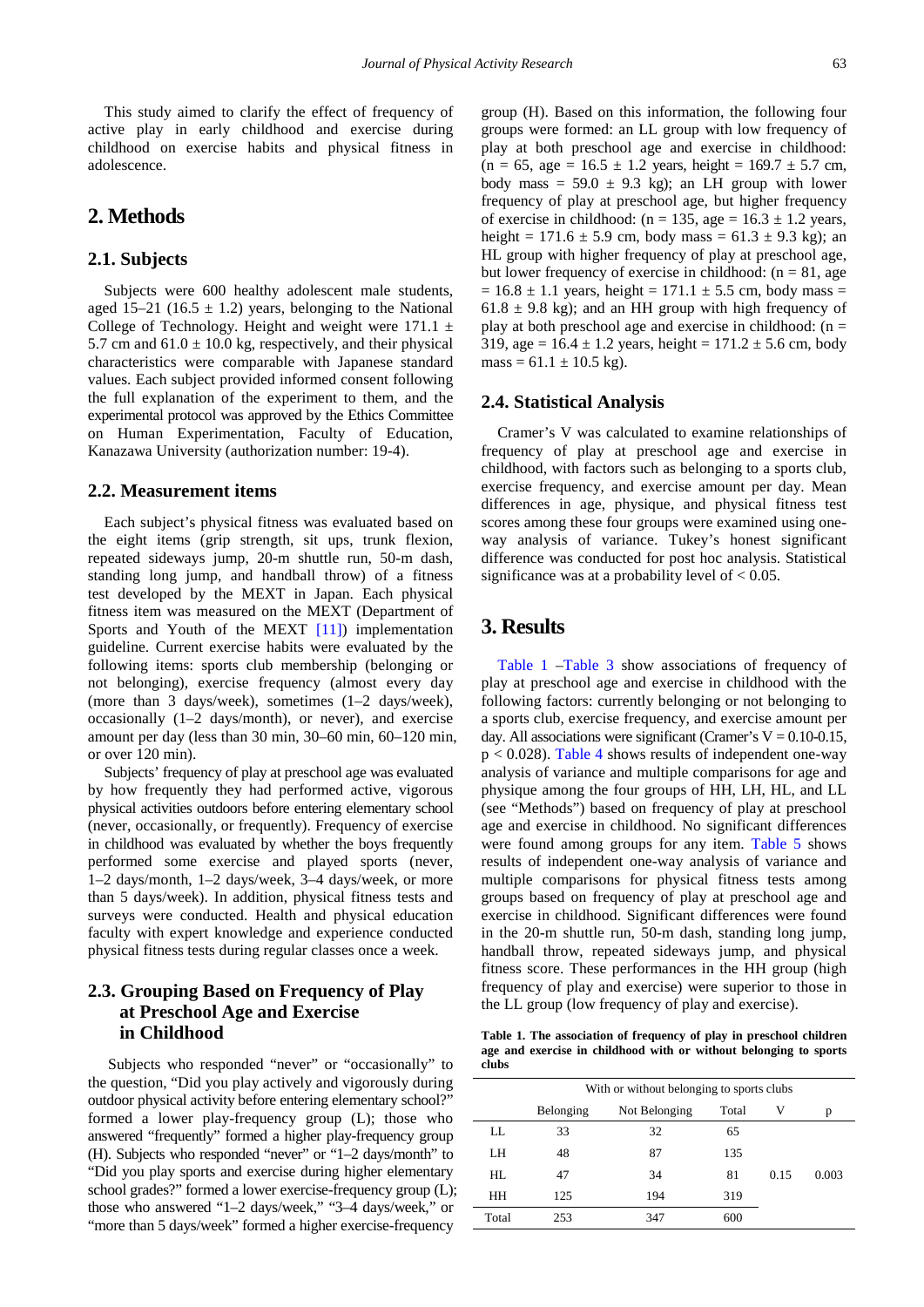**Table 2. The association of frequency of play in preschool children age and exercise in childhood with the current exercise frequency**

<span id="page-2-3"></span>

|       | Current exercise frequency |           |              |       |       |      |       |  |  |
|-------|----------------------------|-----------|--------------|-------|-------|------|-------|--|--|
|       | Almost everyday            | Sometimes | Occasionally | Never | Total |      |       |  |  |
| LL    | 16                         | 13        | 18           | 18    | 65    |      |       |  |  |
| LH    | 58                         | 38        | 20           | 19    | 135   |      |       |  |  |
| HL    | 25                         | 24        | 19           |       | 81    | 0.10 | 0.028 |  |  |
| HH    | 134                        | 78        | 61           | 46    | 319   |      |       |  |  |
| Total | 233                        | 153       | 118          | 96    | 600   |      |       |  |  |

**Table 3. The association of frequency of play in preschool children age and exercise in childhood with the current exercise time per day**

<span id="page-2-0"></span>

|       | Current exercise time per day |               |                |              |       |      |         |  |  |
|-------|-------------------------------|---------------|----------------|--------------|-------|------|---------|--|--|
|       | Less than 30 min              | $30 - 60$ min | $60 - 120$ min | Over 120 min | Total |      |         |  |  |
| LL    | 33                            |               | 20             |              | 65    |      |         |  |  |
| LH    | 32                            | 23            | 38             | 42           | 135   |      |         |  |  |
| HL    | 33                            |               | П              | 22           | 81    | 0.13 | < 0.001 |  |  |
| HH    | 93                            | -47           | 85             | 94           | 319   |      |         |  |  |
| Total | 190                           | 92            | 153            | 162          | 600   |      |         |  |  |

**Table 4. Mean and standard deviations for age and physique among 4 groups of HH, LH, HL, and LL based on frequency of play in a preschool children age and exercise in the childhood**

<span id="page-2-1"></span>

|            |            | $\mathbf n$ | Mean  | <b>SD</b> | F    | p     |
|------------|------------|-------------|-------|-----------|------|-------|
|            | ${\rm LL}$ | 65          | 16.5  | 1.2       |      |       |
|            | LH         | 135         | 16.3  | 1.2       | 2.36 | 0.071 |
| Age        | HL         | 81          | 16.8  | 1.1       |      |       |
|            | HH         | 319         | 16.4  | 1.2       |      |       |
|            | LL         | 65          | 169.7 | 5.7       |      |       |
|            | LH         | 135         | 171.6 | 6.0       | 1.58 | 0.193 |
| Height     | HL         | 81          | 171.1 | 5.6       |      |       |
|            | HH         | 319         | 171.2 | 5.6       |      |       |
|            | $\rm LL$   | 65          | 59.0  | 9.4       |      |       |
|            | LH         | 135         | 61.3  | 9.4       | 1.11 | 0.346 |
| Body mass  | HL         | 81          | 61.8  | $9.8\,$   |      |       |
|            | HH         | 319         | 61.1  | 10.5      |      |       |
|            | LL         | 65          | 12.8  | 5.2       |      |       |
|            | LH         | 135         | 14.4  | 6.7       |      |       |
| % body fat | HL         | 81          | 14.2  | 6.1       | 1.11 | 0.346 |
|            | HH         | 319         | 13.6  | 5.7       |      |       |

**Table 5. Mean and standard deviation for physical fitness tests among 4 groups based on frequency of play in a preschool children age and exercise in the childhood**

<span id="page-2-2"></span>

|                        |    | n   | Mean  | <b>SD</b> | $\mathbf F$ | $\mathbf{P}$ | Post hoc                      |  |
|------------------------|----|-----|-------|-----------|-------------|--------------|-------------------------------|--|
|                        | LL | 62  | 8.0   | 0.8       |             | 0.018        |                               |  |
| 50-meter dash          | LH | 134 | 7.8   | 0.5       | 3.37        |              | LL > HH, HL                   |  |
|                        | HL | 80  | 7.7   | 0.4       |             |              |                               |  |
|                        | HH | 315 | 7.7   | 0.5       |             |              |                               |  |
|                        | LL | 64  | 212.6 | 24.6      |             | < 0.001      | $HL$ , $HH$ > $LL$<br>HL > LH |  |
| Standing long jump     | LH | 135 | 218.5 | 21.4      | 6.59        |              |                               |  |
|                        | HL | 80  | 226.6 | 20.2      |             |              |                               |  |
|                        | HH | 318 | 223.0 | 21.1      |             |              |                               |  |
|                        | LL | 63  | 21.6  | 5.2       | 6.03        | < 0.001      | HH, LH, HL > LL               |  |
| Handball throw         | LH | 134 | 24.1  | 5.0       |             |              |                               |  |
|                        | HL | 81  | 24.0  | 4.5       |             |              |                               |  |
|                        | HH | 313 | 24.4  | 4.7       |             |              |                               |  |
|                        | LL | 61  | 72.9  | 16.6      |             | < 0.001      | HH, LH > LL                   |  |
| 20-meter shuttle run   | LH | 135 | 82.1  | 19.4      | 5.64        |              |                               |  |
|                        | HL | 78  | 78.6  | 16.2      |             |              |                               |  |
|                        | HH | 314 | 83.4  | 20.5      |             |              |                               |  |
|                        | LL | 63  | 56.0  | 3.9       | 2.89        | 0.035        |                               |  |
| Repeated sideways jump | LH | 134 | 57.0  | 5.9       |             |              | HH > LL                       |  |
|                        | HL | 79  | 57.2  | 4.9       |             |              |                               |  |
|                        | HH | 316 | 57.9  | 5.1       |             |              |                               |  |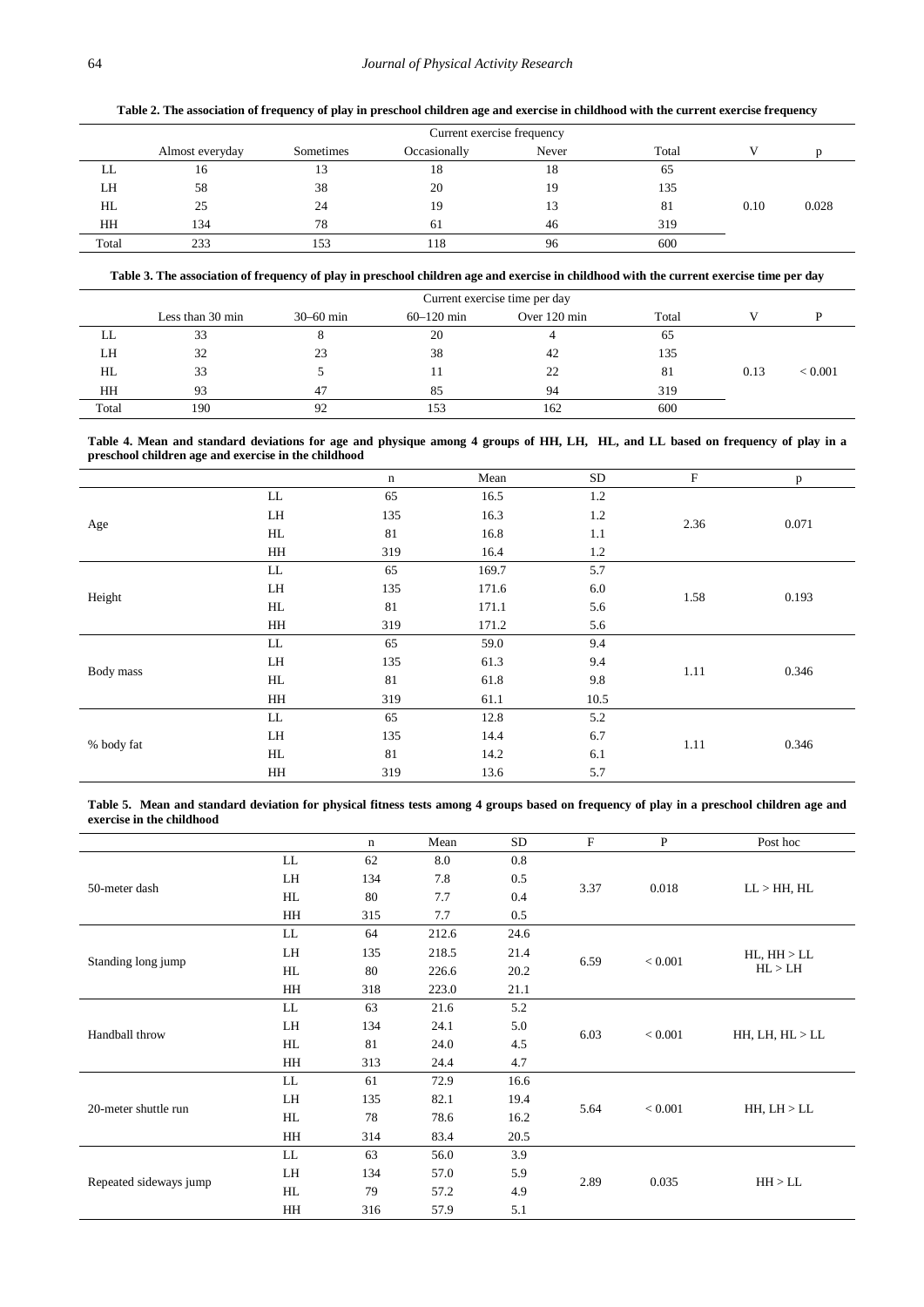|                   |    | $\mathbf n$ | Mean | SD   | $\mathbf F$     | $\, {\bf P}$ | Post hoc        |
|-------------------|----|-------------|------|------|-----------------|--------------|-----------------|
|                   | LL | 64          | 41.4 | 7.4  |                 |              |                 |
| Grip strength     | LH | 134         | 42.8 | 7.1  | 2.12            | 0.097        |                 |
|                   | HL | 81          | 44.2 | 6.4  |                 |              |                 |
|                   | HH | 315         | 42.8 | 6.4  |                 |              |                 |
|                   | LL | 62          | 28.2 | 5.1  |                 |              |                 |
|                   | LH | 135         | 29.1 | 5.1  | 2.08            | 0.102        |                 |
| Sit-ups           | HL | 80          | 29.0 | 5.3  |                 |              |                 |
|                   | HH | 315         | 29.8 | 5.4  |                 |              |                 |
|                   | LL | 63          | 48.7 | 9.6  |                 | 0.977        |                 |
| Trunk anteflexion | LH | 134         | 48.9 | 8.9  | 0.07            |              |                 |
|                   | HL | 81          | 48.5 | 9.4  |                 |              |                 |
|                   | HH | 316         | 49.0 | 9.7  |                 |              |                 |
|                   | LL | 65          | 45.9 | 11.3 | 6.78<br>< 0.001 |              |                 |
| Total score       | LH | 135         | 50.4 | 9.3  |                 |              | HH, HL, LH > LL |
|                   | HL | 81          | 50.8 | 8.4  |                 |              |                 |
|                   | HH | 319         | 51.5 | 8.9  |                 |              |                 |

#### **4. Discussion**

Results show a significant relationship between frequency of play at preschool age and exercise in childhood with present exercise habits [\(Table 1,](#page-1-0) [Table 2,](#page-2-3) and [Table 3\)](#page-2-0). Clearly, the amount of physical activity at preschool age and during childhood relates to subsequent exercise habits. Suzuki and Nishijima measured eight physical fitness items of MEXT and 61 items regarding achievement of movement to clarify causal relationships among physical fitness, exercise habits, and exercise experience [\[9\].](#page-4-4) They reported that experience in exercise and sports affects physical fitness and exercise skill, but experience affects the acquisition of exercise habits even more. Exercise habits largely affect physical fitness more than exercise skill, and sports experience affects exercise skill more than physical fitness. In other words, the above findings suggest that past exercise and sports experience greatly affect subsequent exercise habits. The present results also suggest that the frequency of play at preschool age and exercise in childhood relate to exercise habits in adolescence, which is in alignment with Suzuki and Nishijima's report [\[9\].](#page-4-4) However, characteristics of subjects' physiques were similar among the four groups, regardless of the frequency of play at preschool age and exercise in childhood. Beginning in 1986, Pälve et al. measured ultrasound-derived indices of carotid artery elasticity in addition to investigating physical activity available during leisure time [\[7\].](#page-4-2) In 2007, Pälve's group studied 1417 children and 999 young adults to clarify long-term effects of physical activity on carotid artery elasticity after 21 years of follow up. They reported that physical activity related closely to carotid artery elasticity as compared with the general indices of lifestyle diseases such as physique, blood pressure, low-density lipoprotein and high-density lipoprotein cholesterol, triglycerides, insulin, and blood glucose. Additionally, higher level of physical activity in children may benefit their future cardiovascular health. The present study differs from Pälve et al.'s study [\[7\]](#page-4-2) because cross-sectional data are used, and outcomes reflecting health status are not evaluated. Therefore, the likelihood of contracting disease cannot be predicted based on present results. However, a relationship between physique before childhood and

exercise habits was not observed in either this study or in Pälve et al.'s study [\[7\].](#page-4-2) Exercise frequency before and during childhood affects exercise habits in adolescence, as mentioned. From these facts, there is a high possibility that exercise frequency before and during childhood affects subsequent health status.

Meanwhile, frequency of play at preschool age and exercise in childhood reveals significant relationships to current physical fitness levels. Individuals with higher frequency of play and exercise have higher physical fitness levels [\(Table 5\)](#page-2-2). Suzuki and Nishijima examined the following criteria of exercise and sports for improvement of physical fitness and motor ability in youth: exercise for three days or more per week and two hours or more per day, sports experience of two or more events before entering high school, and commencement of sports before graduating from elementary school [\[8\].](#page-4-3) Most of all, the latter two findings may suggest that frequency of play at preschool age and exercise in childhood affects subsequent physical fitness. Indeed, the preschool and childhood periods are especially suitable for developing fundamental motor ability, because the nervous system develops markedly during those periods. In this study, significant differences among groups with different exercise frequencies are also found in the following sport activities: 50-m dash, standing long jump, and handball throw, which represent running, jumping, and throwing. This suggests that good exercise habits before and during childhood affect the development of motor ability in adolescence. However, such differences are not found in grip strength, sit ups, and trunk flexion. Malina reported that although physical activity shows a low-to-moderate degree of transfer from adolescence to adulthood, inactivity transfers to a high degree [\[12\].](#page-4-7) Meanwhile, reports suggest that although motor ability and healthrelated fitness (strength, flexibility, sports skill, and aerobic power) are significantly transferred, the amount of transfer is low to moderate. The present results also show similarity with Malina's report [\[12\],](#page-4-7) which revealed carryover effects of exercise frequency and subsequent physical fitness. However, it was inferred that among physical fitness elements, some do not carry over. Meanwhile, the total score of physical fitness in persons with a high frequency of play and exercise is superior to that in